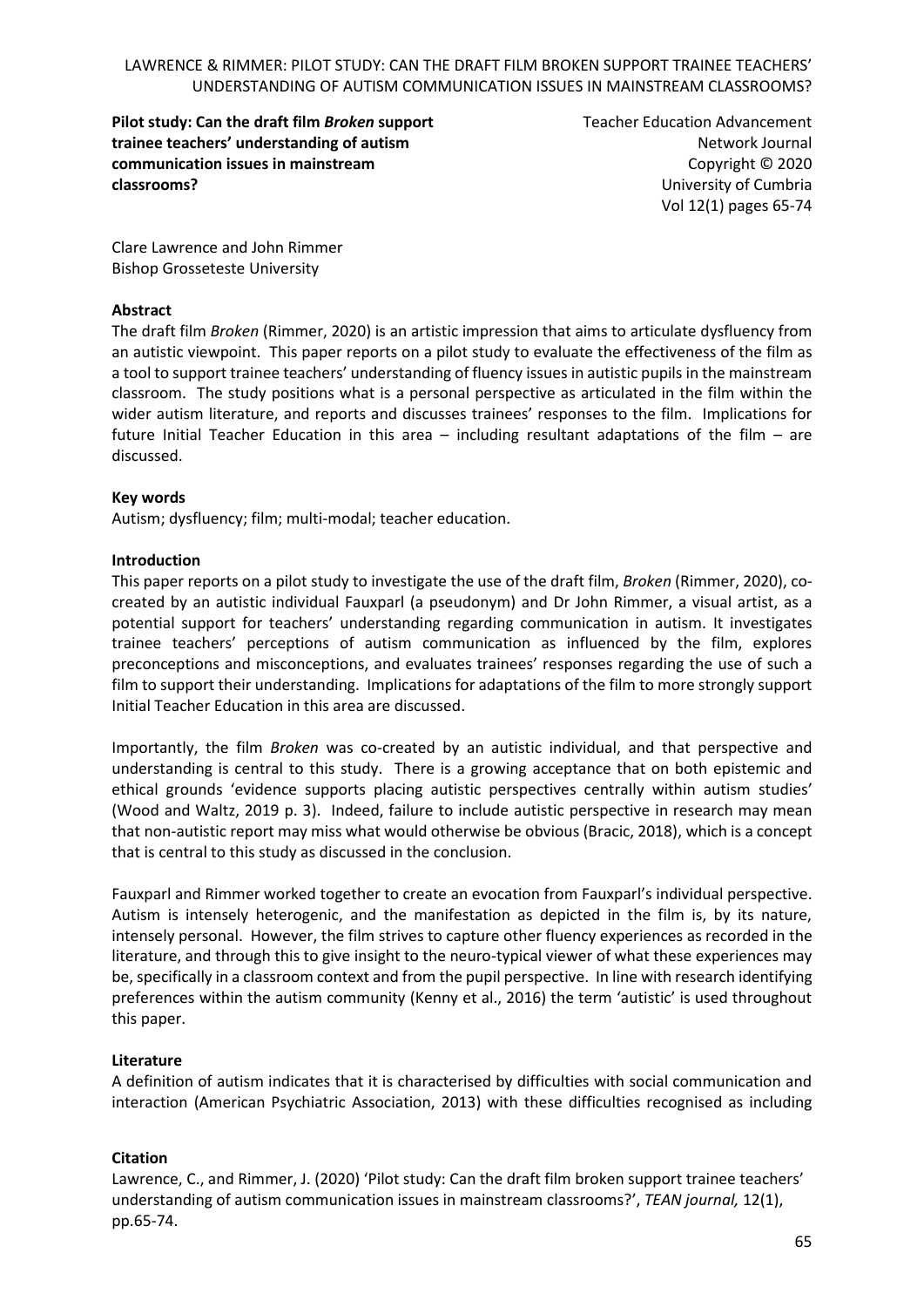elements of language use (McElroy et al., 2018; Wiklund & Laakso, 2019). Dysfluency is identified as an 'interruption in the flow of speaking characterized by atypical rate, rhythm, and repetitions in sounds, syllables, words, and phrases' (American Speech-Language-Hearing Association, 1993, n.p.). Presentations of autism dysfluencies as recorded in the literature include, for example, mid-syllable insertion (Smith and Coppala, 2018), stutters, (McElroy et al., 2018) and word or part-word repetition (McElroy et al., 2018; Smith and Coppala, 2018). Some autistic people are identified as using inconsistent or alternative personal pronouns and autistic speakers have been found to include fewer pronouns in narratives (Colle et al., 2008). Some autistic people utilise echolalia or may create neologisms (De Giacomo et al., 2016). Speech disfluency in autistic individuals may increase when they are anxious or distressed (Carroll, 1986 in Smith & Coppala, 2018) and dysfluency in autism has been found to contribute to communication difficulties between speaker and listener (Wiklund & Laakso, 2019; Barnard‐Dadds & Conn, 2018). The draft film *Broken* aims to capture many of these as experienced from a pupil perspective, specifically referencing stuttering, echolalia and word and partword repetitions overtly in the soundscape, and word replacement, inconsistent pronoun use and neologisms additionally through visual presentation.

A strong intended purpose of the film is to convey the experience of not being encouraged to or supported to speak in the classroom. This experience is in keeping with research that suggests that stigma in autism may be related to communication. In a recent investigation into autism stigma in the college classroom (Underhill, Ledford and Adams, 2019) it was found that 'atypical verbal and nonverbal communication behaviours often associated with ASD resulted in negative first impressions and lower interpersonal evaluations by college peers' (p. 178). The situation also resonates with research by Wood (2020) with so-termed 'non-verbal' autistic children and the way that their communication is sometimes 'ignored and the cogency of [the child's] message denied'. It seems that for some autistic people, it is not so much that they may struggle to communicate, but that their communication is only validated if what they say is what the other in the exchange (in this example a teacher) wants to hear. When input from autistic pupils appears 'off message' it may be ignored (Wood, 2020 p. 118). In the film, the background classroom element plays on without reference to the foregrounded first-person perspective, suggesting something of this being overlooked or disregarded.

The spinning elements of the film reference a particular enjoyment experienced by some autistic individuals. Fauxparl indicates that he likes the way objects will visually transform when spinning and how the association with spinning clothes means that he finds the sound of a washing machine soothing. A pleasure in spinning has been noted in autism as far back as Kanner's original 1943 paper, where he noted that his patient 'spun with great pleasure anything he could seize upon to spin' (Kanner 1943: 219 in Lilley, 2017, p. 4). In the film this transformation element is captured by compression of the vertical axis. The turning squiggles and repeated transforming shapes represent 'repetitive, usually rhythmic behaviour that is commonly expressed through body movements' (Kapp et al., 2019 p. 1785). These 'stimming' behaviours have been reported to be an important means of self-regulation by autistic people, described as comfortable or calming and as creating 'a feedback loop that … [i]s self-perpetuated because of the soothing comfort or control afforded by the behaviour' (Kapp et al., 2019 p. 1785). Fauxparl endorses this, describing his complex hand movements and formal, repeated gestures as represented by the shapes as 'relaxing'.

What was clear throughout the making of the film *Broken* is the complexity of Fauxparl's autistic fluency and dysfluency issues. These complexities as they may be present in pupils in mainstream schools are a particular challenge to understand for (predominantly) non-autistic teachers and are therefore a challenge to support within teacher education programmes. This study, therefore, investigates to what extent the draft film *Broken* may provide effective professional development opportunities for trainee teachers to increase their understanding of these issues, and what feedback from trainee teachers suggests for the useful future development of the film within this context.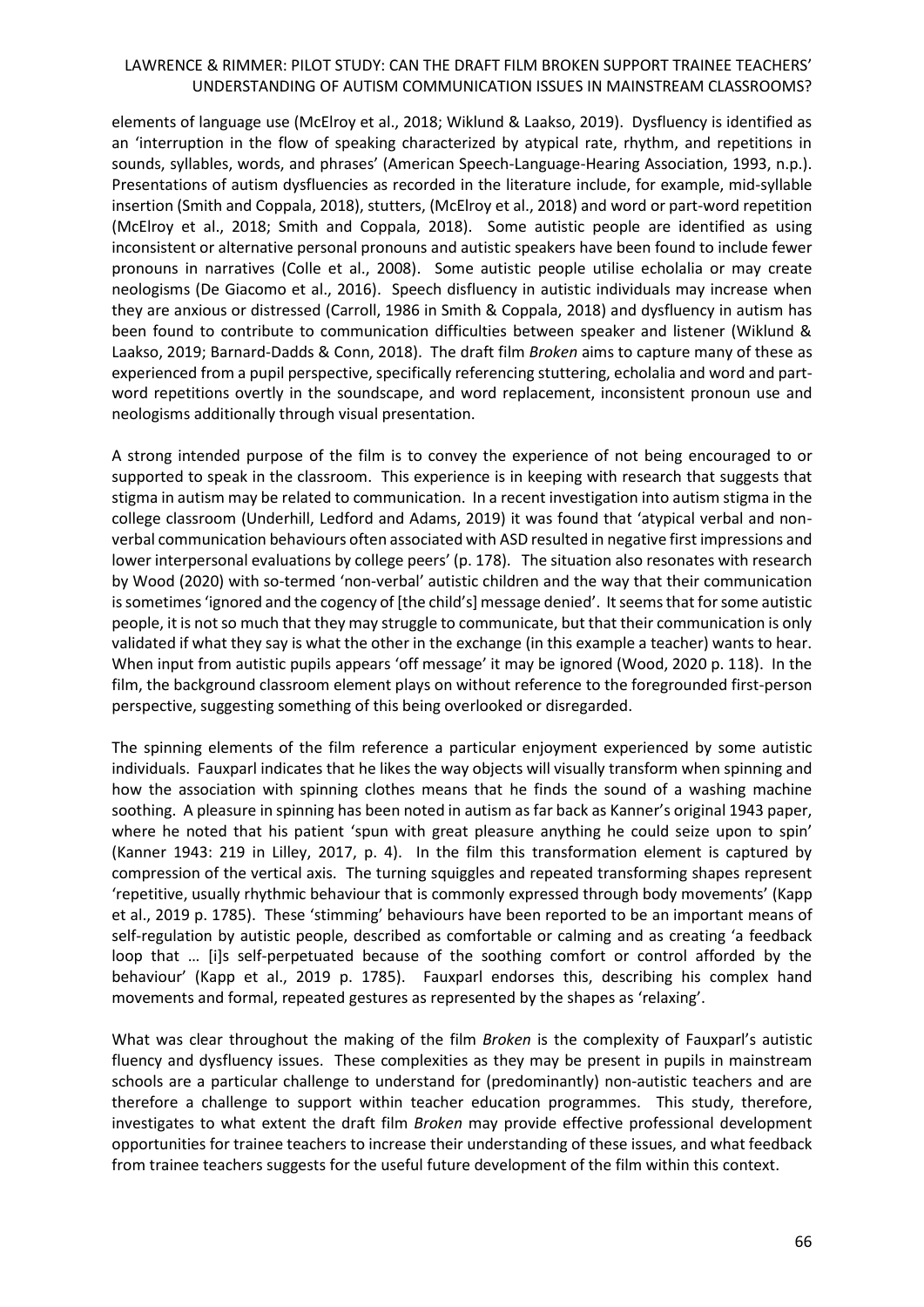### **Method**

Twenty Students on a one-year post-graduate teacher training course (PGCE) took part in this pilot during a 90-minute session exploring the draft film *Broken* (Rimmer, 2020) and its potential to support their understanding of communication issues in autism in the classroom. The students were training to become mainstream secondary school teachers, specialising in the teaching of either 11 – 16-year olds or 14 – 19-year olds, with their specialist subjects including English, Drama and Social Studies. Ethical approval for the study was obtained and informed consent given by all trainees for their anonymised responses to be used in the study.

The session was introduced as a development of the previous week's lecture on multi-modality in texts(Bhojwani and Wilkie, 2020). This had introduced the concept of a SWIM (Sound, Words, Images Motion) proforma to navigate the use of different modalities (Bhojwani and Wilkie, 2018, p. 13). Multi-modality, and the SWIM proforma specifically, provided a template for the trainees to explore an otherwise difficult-to-navigate response to the film *Broken*. The content of the film was introduced through invitation to give a baseline understanding of what they understood by the term 'autistic dysfluency'. All the trainees had already received autism-specific training input into their course, including a lecture on the main theories that can be used to understand autism (Theory of Mind, Local rather than Global Processing Bias and Executive Functioning issues). They had also had the importance of sensory issues in autism highlighted by personal accounts of lived experience by two autistic peer trainees currently on the same course. Each of these inputs referred extensively to communication challenges in autism, although none used the term 'autistic dysfluency' specifically.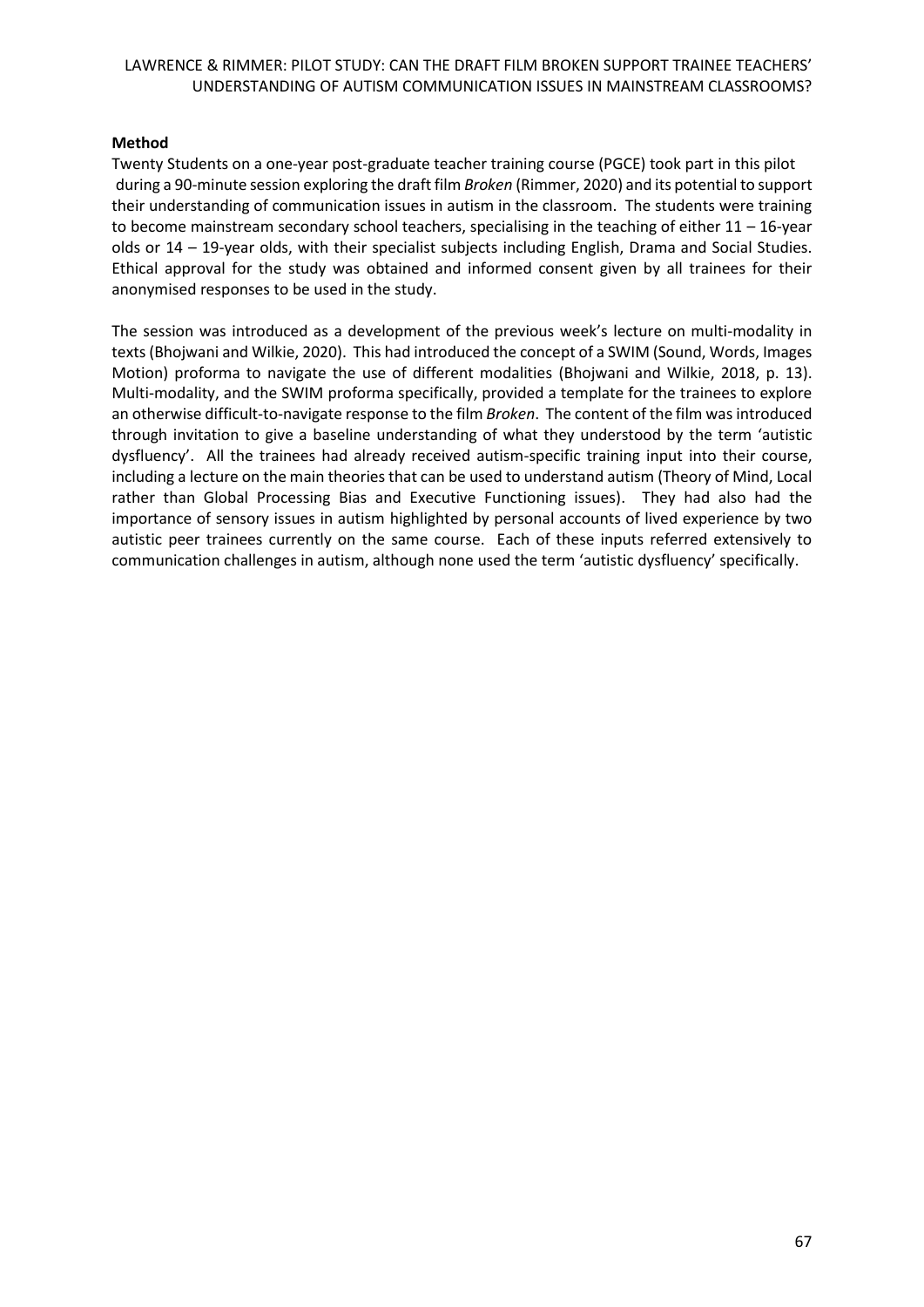

**Figure 1**. SWIM diagram.

The trainees were shown the film through twice, with initial feedback gathered after the first showing, and were then invited to work in groups to populate the SWIM diagrams (see example at figure 1), recording their experience of the sounds, words, images and motion of the film. At this time, they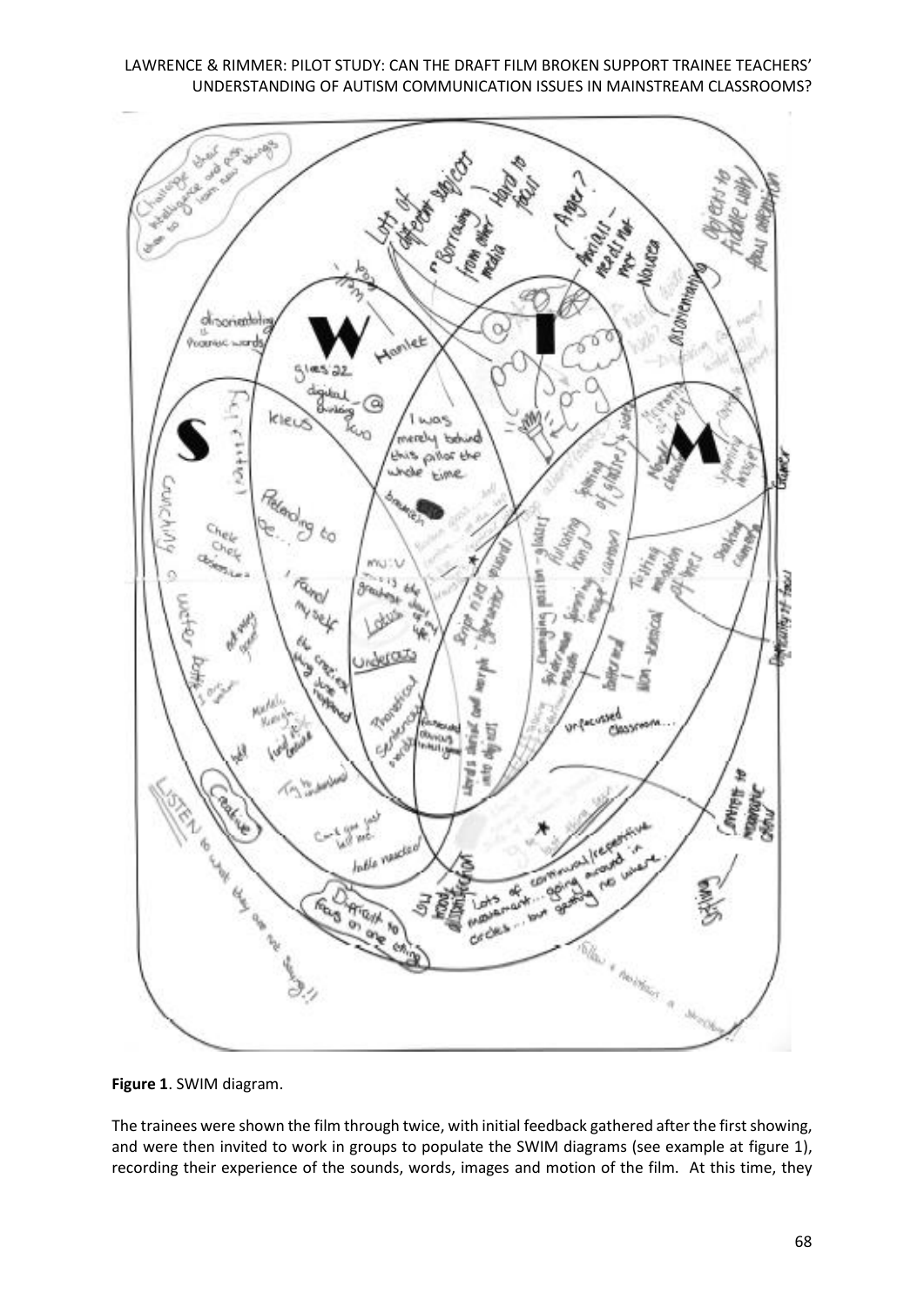were invited to consider the following research questions in their groups, regarding each element that they had recorded on the SWIM diagrams:

- What might it mean?
- What dysfluencies might it be trying to convey?

After discussion time, the groups were further asked:

- How has the film helped your understanding of autistic dysfluency?
- How might this impact your teaching practice as you support autistic pupils?

These discussions were then summarised individually in completion of two questions:

- Did you find the film helpful in understanding dysfluency from an autistic perspective and, if so, in what ways?
- In what ways might today's session impact on your teaching in the future?

The written responses to these last two questions, together with those given on the SWIM diagrams, were summarised and the results considered.

### **Results**

A quarter of the trainees in this study (5 out of 20) gave a reasonably confident response to what they believed autistic dysfluency might be, describing it, for example, as 'the struggle in oral and written communication', 'a deficiency in clarity or accuracy' and 'difficulty in communicating coherently'. These fairly generic descriptions were in two cases supplemented by more detail, including that it might include 'not finding the appropriate words' or that 'additional information [might be required] for understanding how to get words out', and two responses suggested that autistic dysfluency might refer to 'body language' or to 'communication without speech'.

The majority of the responses, however, indicated that the trainees had a perceived lack of knowledge about the subject, despite their previous training. 15 of the 20 trainees gave responses of 'I don't know' or 'I'm not sure', with some making guesses such as 'lack of fluency' or 'difficulty in communicating(?)' and others responding 'I know nothing about this subject', 'nothing', 'unsure' or 'no clue'.

Having watched the film, the overwhelming response from the trainees was positive, with strong indication given that they viewed that it had supported them in their development of a greater understanding of this issue. Many trainees reported in particular on the effectiveness of 'understand[ing] the issue from a first-person perspective'. This, they reported, enabled them to 'see how the person sees the world' and that the film 'gave me the visual representation I needed to understand'. Specifically, the trainee teachers felt aware of how the autistic pupil may experience the frustration of dysfluency and 'made it clear how they may view a lesson'. Many trainees suggested that they gained more specific understanding of issues such as distractions and 'how much can be going on' in the mind of a child who otherwise gives no indication. One trainee referred to their greater appreciation of the 'strange processing of information' that may occur in autism and another of the dangers of 'misinterpreted meaning', indicating that 'it also showed me that meaning can be found in something which may seem meaningless to us'. Another identified that 'there was engagement with subject' evident but that this was 'capricious', modifying this judgement with the query that this was 'unpredictable?'. Each of these responses suggests positive engagement with the content of the film and an evaluation of what might be being experienced from the viewpoint of the autistic child.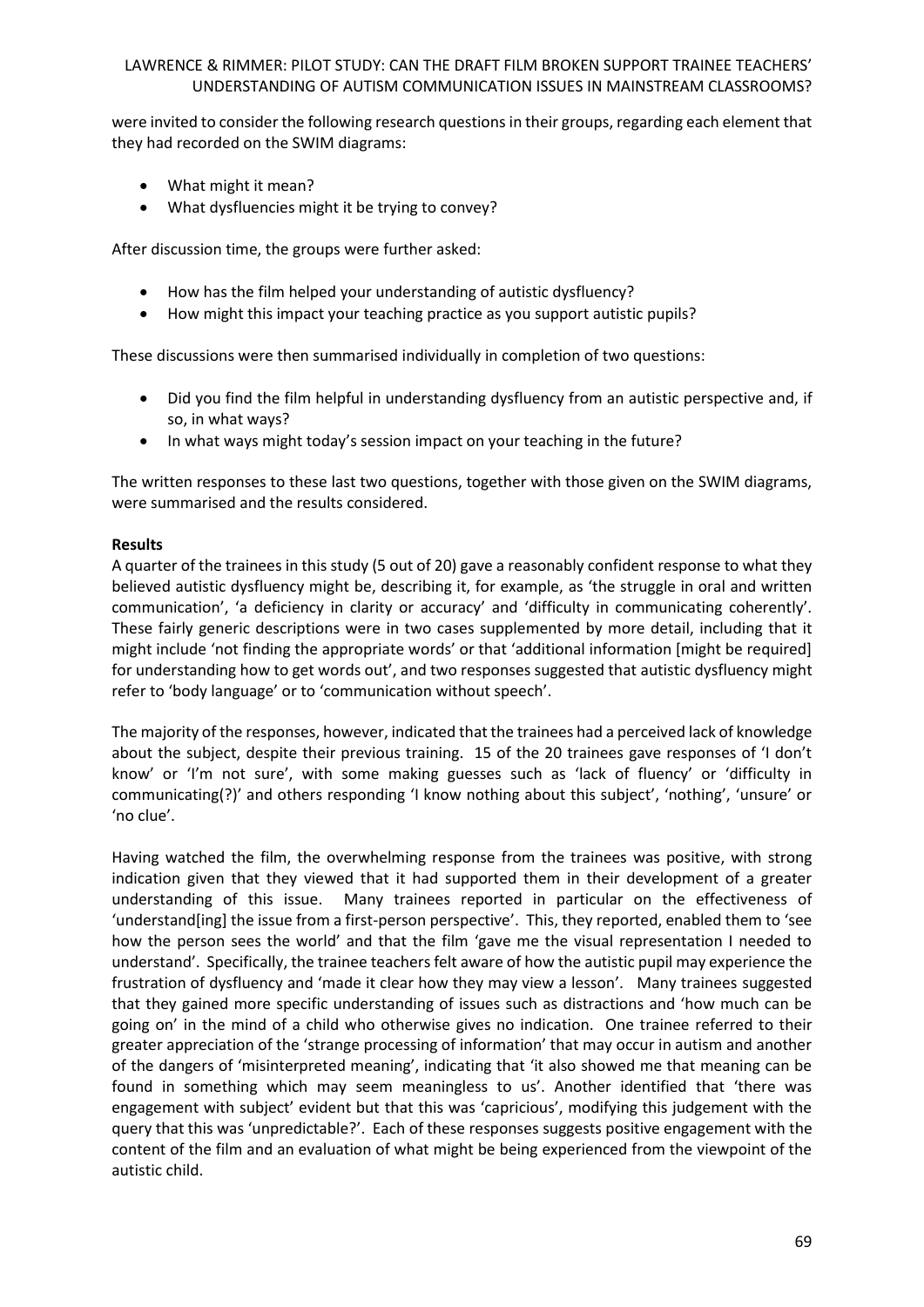Many trainees reported that they found the film distressing, that it was 'exhausting to watch' and that it was 'disorientating'. One trainee reported that they were 'shocked at how uncomfortable the video made me feel' and another that 'the video actually hurt my head'. This was universally contextualised as being a shared distress with the pupil viewpoint and being 'how the student feels in the lesson', suggesting that the film gave 'a vivid insight into a disorientating sensory experience'. This impression of negative experience prompted one trainee to express disbelief, indicating that 'I would have difficulty in believing this is the experience with every autistic student'. Another, who described themselves as having 'a learning difficulty' indicated a negative connection with this film, suggesting that they found that 'videos about my learning difficulty are extreme and reinforce stereotypes that are untrue'.

There was some perception shown of the effects of the multi-modal approach of the film. Trainees indicated that it 'gave visual and auditory examples', 'highlighted aspects (i.e. noise) that I perhaps would not have thought before' and identified that 'there was something of an emotional arc seemingly established through the use of colour'. One trainee was particularly interested in the elements of 'spinning out of control, in and out of different animations', suggesting that these 'must have had reasoning to the individual'.

The general feedback on the film as a teaching tool in this session was positive because 'it … allowed me to reflect on a teaching topic that I perhaps do not consider enough in my own practice'. One trainee summarised:

As a teacher it can be easy to focus on the here and now, on what is in front of us, but that can't be the case with autistic individuals, as there are a lot of internal and mental challenges.

### **Discussion**

The trainees' perception of the session was that they had learned from the film. They appeared enthusiastic about the way the film had increased their awareness of an autistic pupil's 'struggle' to be heard, and the majority reported that they had gained from the opportunity to experience a firstperson viewpoint.

However, although their feedback responses and particularly their work in groups on the SWIM diagrams showed engagement and some understanding, there was a great deal that they missed and some elements that indicated misinterpretation. These omissions and misinterpretations, when scrutinised, challenge the trainees' perceptions that the film in its current form supports their understanding.

Perhaps the most glaring omissions were at the macro level. Although there was considerable report of 'disorientation' and 'confusion', and although several noted the 'blurring' of the classroom, none of the trainees seemed to make the connection with the broken glasses. Instead, the trainees seemed so concentrated on the fact that this was an autistic perspective that they failed to note the obvious visual reason for the out-of-focus nature of the classroom. They were informed a number of times that what the pupil needed to communicate was that he had broken his glasses and needed to move closer to the board in order to see – and this is referenced specifically in writing twice within the film – yet they nonetheless seem to have taken the blurring to be an autistic trait. They identified that there was a sensory element to what was being experienced, but translated this as disorientation or as being overwhelmed, without questioning the nature of that sensory experience. It seems that once they perceived the child as autistic, they allowed that knowledge to dominate their understanding of the child's perspective, missing the more obvious (and common) sensory challenge of unfocussed eyesight.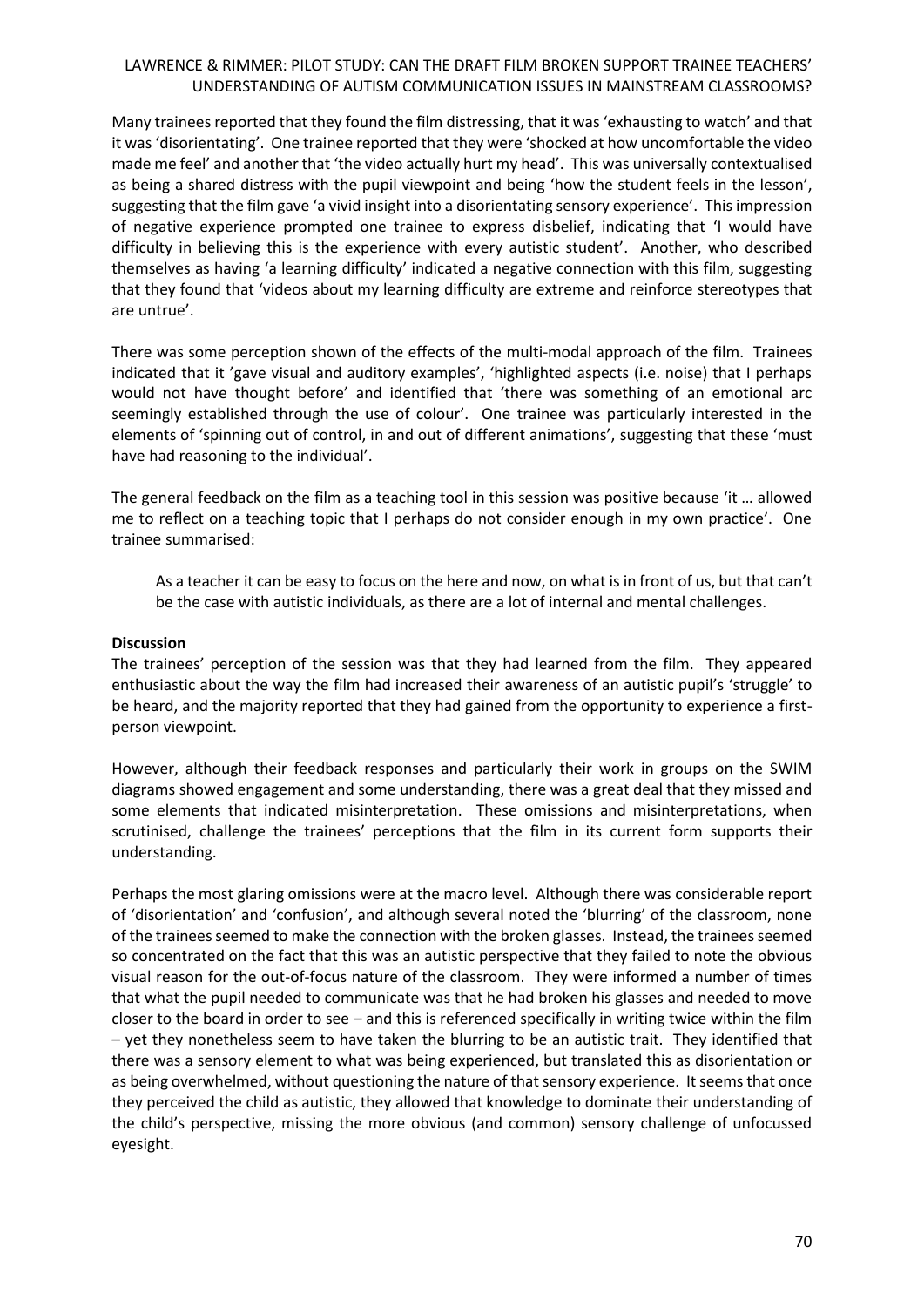As important is that only one trainee came close to a perception that the failed communication in the film is not in fact caused by the autistic pupil, but by the teacher's inattention. This trainee did recognise that it was 'useful to understand how one simple error from the teacher let down the student', understanding that the pupil is not given the opportunity to express himself so that his level of fluency is not able to be articulated. As Fauxparl describes, being ignored has a powerful effect on self-esteem, yet it is not an element that the vast majority of the trainees perceived. Instead, they positioned the fluency issues fully within the child, with a clear focus on a negative experience and a tendency to posit the autistic person as victim. This was evident in the repeated use of the verb 'to struggle' in feedback: the film was felt to show how much autistic pupils may 'struggle to get the simplest communication out', that it made the trainee 'empathetic to the struggles autistic people have in communicating their feelings and need' and helped to 'sort of understand their daily struggle'.

There was also a strong focus in the feedback on distress. Trainees reported that they found watching the film disorientating, overwhelming and exhausting and used words such as 'dizzy' and 'nausea' to feed back their impressions. They then equated their own apparent distress when watching the film with distress experienced by the pupil: 'It gave visual and auditory examples of how a distressed autistic student/young person may feel'. In fact, we know from Fauxparl's description of the film (personal correspondence) that many elements are included because he finds them pleasurable, calming or soothing. If, as Fauxparl indicates, the film is a valid representation of his experiences, it is interesting to speculate how different sensory stimuli are perceived by the autistic and the nonautistic viewer. It is also interesting to consider the trainees' assumption that an 'autistic' viewpoint would automatically be a negative one of anguish.

Similarly, Fauxparl's interests and enthusiasms, and especially the elements of computer games, were viewed negatively. Many of the trainees picked up the computer game references, specifically being able to correctly identify the game *Undertale* (Fox, 2015), recognising the quotation, "I was merely behind this pillar the whole time" (2:10) which suggests familiarity with the game and potentially a personally positive experience. However, their perception of why computer game elements were present in the film was primarily articulated in terms of distraction. One trainee indicated that it showed how '[pupils with autism] often get distracted' and another that the film allowed them to 'try to see how the person sees the world and how much distraction there can be'. There appears to be a teaching profession element to their responses in this issue, with an innate disapproval evident that the child is not focussed on what the teacher is saying, without a corresponding awareness that the teacher is not attentive to the pupil. Similarly, most trainees were aware that the current diagnostic criteria for autism include the presence of 'highly restricted, fixated interests that are abnormal in intensity or focus' (DSM-5 APA, 2013) and were able to articulate that elements of the film (e.g. computer games, Lego toys, Spiderman) might be a 'special interest', but they did not speculate on reasons for the inclusion of these in this situation or what they might mean to the pupil.

### **Conclusions**

This paper began with an expression of the importance of including the autistic perspective within autism research. This importance has been largely confirmed by the findings of this study, in that 'research suggests that non-autistic people often misunderstand the behaviour of autistic people' (Kapp et al., 2019, p. 1782) and that 'neurotypicals are ineffective in interpreting the behaviour of those with ASD' (Sheppard et al., 2016 p. 1247). The fact that the trainee teachers who watched it only partially understood what it was trying to convey is an example of the 'double empathy problem' (Milton, 2012; Milton et al., 2018; Chown, 2013), which suggests that, while autistic individuals may have difficulty 'mind reading' non-autistic people, the same may be said of non-autistic individuals' abilities to mind-read autistic people. This 'disjuncture in reciprocity between two differently disposed social actors' (Milton, 2012 p. 884) explains why an expression of experiences that are both positive and negative can be verified as highly accurate by the autistic creator of the film, yet some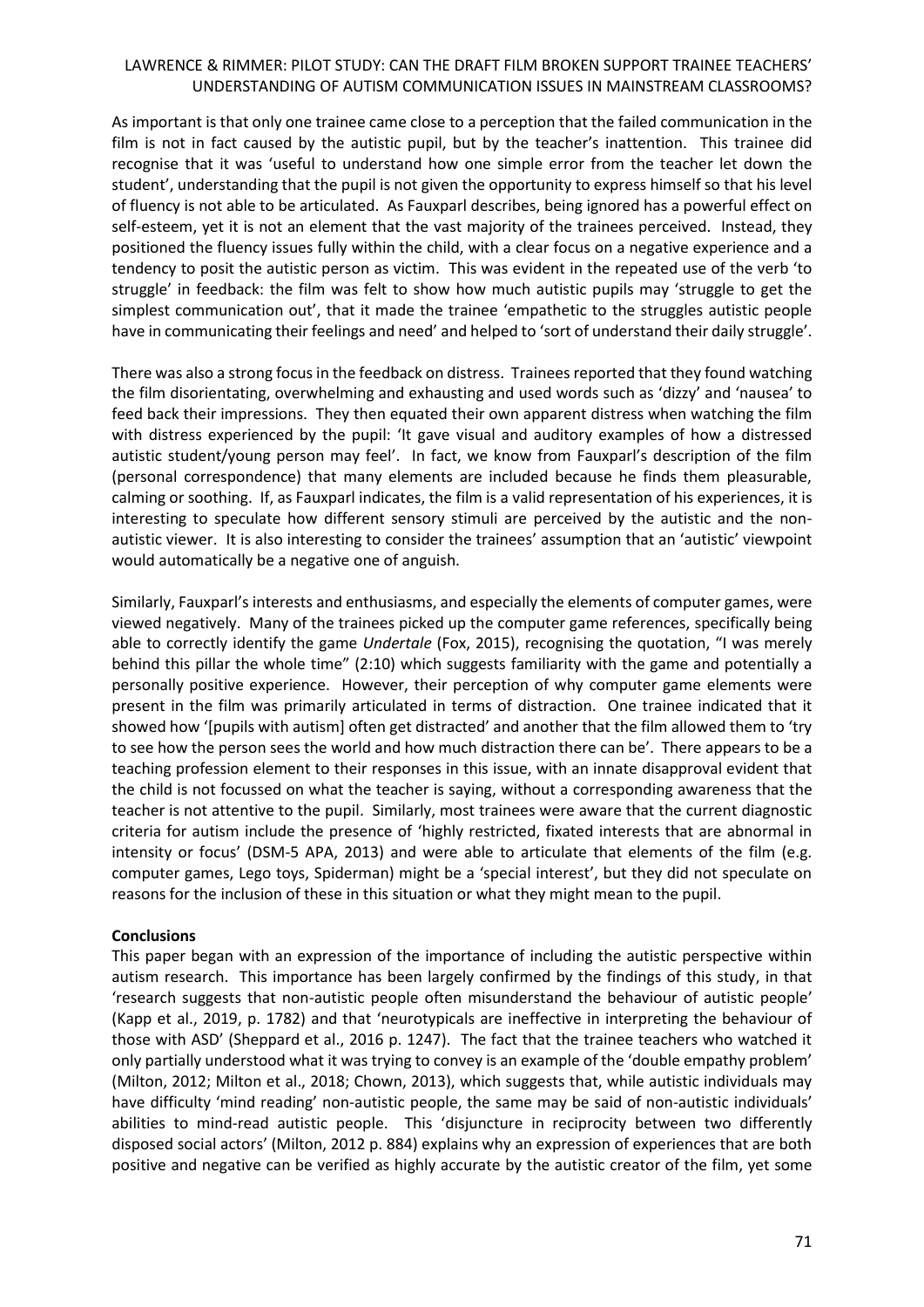aspects be misinterpreted by non-autistic viewers. However, far from being a reason to reject the validity of the film, this disparity has the potential to be used as a learning vehicle in its own right. Teachers working with autistic pupils will need to work hard to achieve full understanding; Wood (2020) discusses the need for perception and sensitivity in teachers if they are to be alert to the communicative intention of their autistic pupils. A silent autistic pupil may well be communicating through that silence their full focus on a learning task, in which case Wood cautions against overzealously demanding a verbal response that may interrupt that child's learning. Equally, a quiet and apparently compliant child may, like Fauxparl, be bursting with a need to communicate, perhaps restrained by over adherence to rules (would a neurotypical child have abided for so long by the 'hands up and no calling out' classroom rule in the situation depicted in the film?).

The draft film appears to have significant potential to raise trainees' awareness of potential communication differences in autistic pupils. Trainees in this study did appear to gain some insight into the autistic perspective from the film, and most indicated that their greater understanding would increase their awareness of the inner life of autistic pupils who may not be articulating that perspective through overt behaviour. One indicated that '[the film] has allowed me to reflect on a teaching topic that I perhaps do not consider enough in my own practice', and another that 'as teacher it can be easy to focus on the here and now, what is in front of us, but that can't be the case with autistic individuals, as there is [sic] a lot of internal and mental challenges'. Although this greater awareness of the issue came, as described, from only partial understanding, it was nonetheless translated tentatively into reflection on how it might influence their teaching practices with autistic pupils.

### **Implications for development**

If the potential of the film as a support for trainee understanding is to be realised, a number of elements need to be addressed. The trainees' distress at the sensory effects of the film was unintentional, Fauxparl confirming that he finds the 'spinning' parts pleasurable; however, this element of the film was perceived by many trainees as 'flashing' rather than as spinning and was the part most cited as what they found overwhelming. It is important that an alternative, less sensorially challenging rendering of spinning be introduced in order to make this more apparent to trainee teachers and support their understanding of this element. In general, the immersion element of the film, whilst it is reported as effective in conveying a first-person perspective, may be giving an inadvertent suggestion of distress to the viewer. This should be remedied if trainees are to avoid an impression of 'suffering' or 'struggle' as this is a dangerous perception to encourage, positioning as it does the autistic pupil as victim. Trainees' misinterpretation of elements of the film is likely to be due to double-empathy issues, and greater support to overcome these challenges to understanding need to be made as intrinsic to the film if it is to support trainees' education. Trainees identified that they found the film 'hard to make sense of', and that it was 'difficult to understand what was happening'. The film is likely therefore to make for a more effective teacher education support if greater clarity regarding the autistic perspective could be rendered as part of it, perhaps through the addition of a narrative. Additionally, trainee resources to accompany the film may support a more measured response to the film that focusses less on an overwhelming sensory experience and more on the specifics of what is being portrayed.

The draft film *Broken* was created in the hope that 'teachers and trainee teacher will see this film and understand that this is something that they need to consider … [in order to] encourage communication between pupils and teachers (Fauxparl, 2020, private correspondence). This pilot study suggests that more work needs to be done on the film if it is to be fully successful in meeting this objective. However, it also suggests that the intention of the film to raise awareness and consideration of communication issues in autism does appear to be valid. With further work it is hoped that the goal of supporting trainee teachers to accept the apparent contradictions that autism may bring and to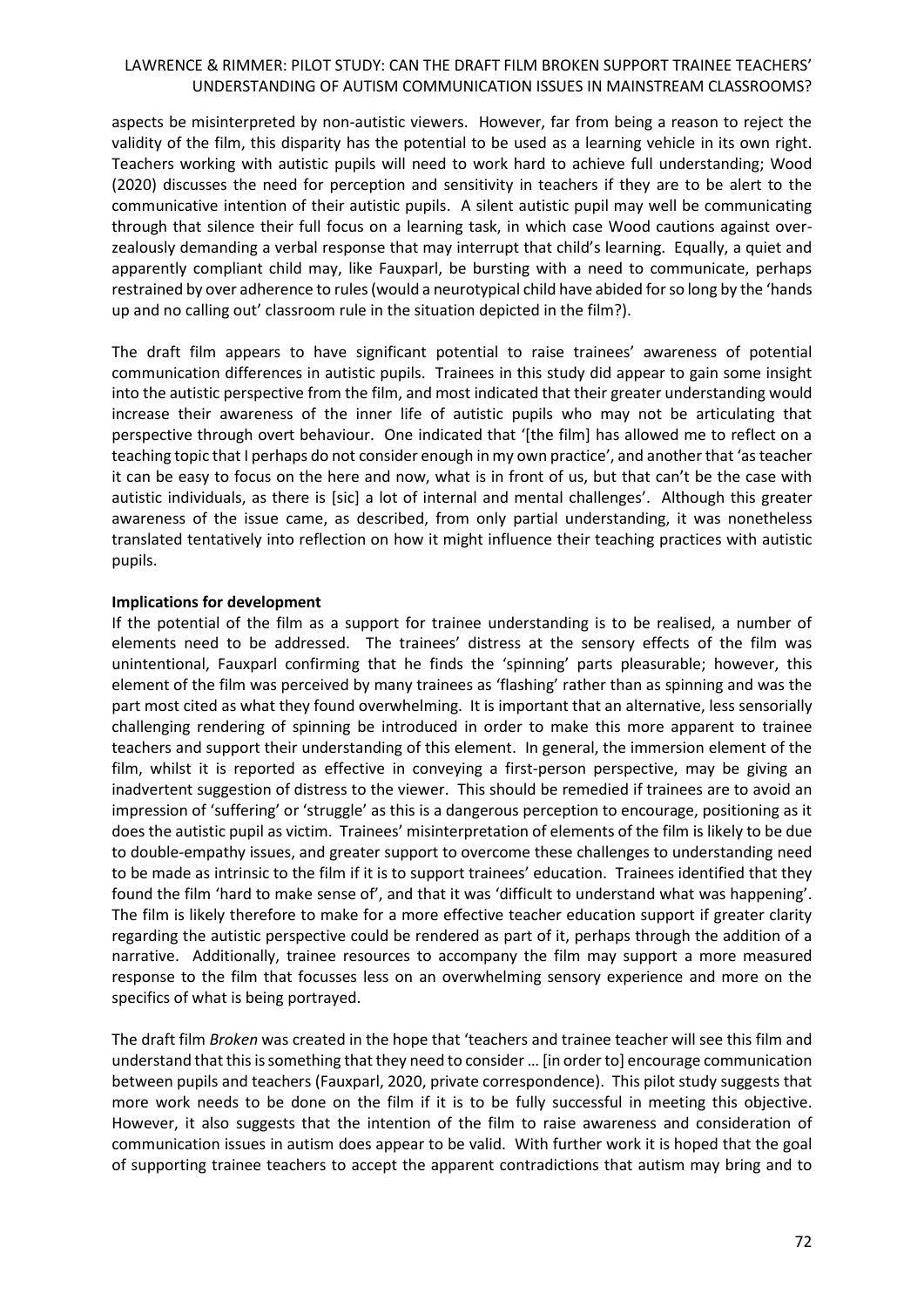have the confidence to think beyond pupil behaviour as an indicator of inner life and well-being, may be achieved.

### **References**

- American Psychiatric Association (2013) *Diagnostic and statistical manual of mental disorders (DSM-5®)*. Arlington, VA: American Psychiatric Publishers.
- American Speech-Language-Hearing Association (1993) Definitions of communication disorders and variations. Available at:<https://www.asha.org/policy/rp1993-00208/> (Accessed: 29 September, 2020).
- Anglim, J., Prendeville, P. and Kinsella, W. (2018) 'The self-efficacy of primary teachers in supporting the inclusion of children with autism spectrum disorder', *Educational psychology in practice*, 34(1), pp.73-88.
- Barnard‐Dadds, T. and Conn, C. (2018) 'Challenges of listening to an autistic pupil in a person‐ centred planning meeting', *Journal of Research in Special Educational Needs*, 18, pp.15-24.
- Bhojwani, P. and Wilkie, C. (2018) Power-up Literacy: technology and multimodality within the extended classroom. London, United Kingdom Literacy Association.
- Bracic, A. (2018) 'For better science: The benefits of community engagement in research', *PS, Political Science & Politics*, 51(3), pp.550-553.
- Carroll, D. (1986) *Psychology of language*. Pacific Grove, CA, USA: Brooks/Cole Pub. Co. pp. 253–256.
- Chown, N. (2014) 'More on the ontological status of autism and double empathy', *Disability & Society*, *29*(10), pp.1672-1676.
- Colle, L., Baron-Cohen, S., Wheelwright, S. and van der Lely, H.K. (2008) 'Narrative discourse in adults with high-functioning autism or Asperger syndrome', *Journal of Autism and Developmental Disorders*, *38*(1), pp.28-40.
- De Giacomo, A., Craig, F., Terenzio, V., Coppola, A., Campa, M.G. and Passeri, G, (2016) 'Aggressive behaviors and verbal communication skills in autism spectrum disorders', *Global pediatric health*, *3*, p.2333794X16644360.
- Fox, T. (2015) *Undertale.* [Computer game] PC. United States: Gamemaker.
- Jung, W., Cho, G. and Ambrosetti, D. (2011) 'Preservice teachers' confidence levels in working with students with special needs: Improving preservice teacher training programs', *Electronic Journal for Inclusive Education,* 2(7), p.7.
- Kanner, L. (1943) 'Autistic disturbances of affective contact', *Nervous child, 2*(3), pp.217-250.
- Kapp, S.K., Steward, R., Crane, L., Elliott, D., Elphick, C., Pellicano, E. and Russell, G. (2019) 'People should be allowed to do what they like: Autistic adults' views and experiences of stimming', *Autism*, *23*(7), pp.1782-1792.
- Kenny, L., Hattersley, C., Molins, B., Buckley, C., Povey, C. and Pellicano, E. (2016) 'Which terms should be used to describe autism? Perspectives from the UK autism community', *Autism*, *20*(4), pp.442-462.
- Lilley, R. (2017) What's in a flap? The curious history of autism and hand stereotypies: Neurosocieties Symposium: Explorations of the brain, culture, and ethics. Monash University, Monash, 25 August. Monash: Monash Club.
- McElroy, B., Kingsbury, S., Igel, M., & Adams, T. (2018) 'Linguistic differences in the production of narratives by adolescents with and without Autism Spectrum Disorder', *Journal of Autism and Developmental Disorders*, 48(2), pp. 533–548. [https://doi.org/10.1007/s10803-017-](https://doi.org/10.1007/s10803-017-3356-1) [3356-1](https://doi.org/10.1007/s10803-017-3356-1)
- Milton, D.E. (2012) 'On the ontological status of autism: the 'double empathy problem', *Disability & Society*, 27(6), pp.883-887.
- Milton, D., Heasman, B. and Sheppard, E. (2018). Double Empathy, in: Volkmar, F. (ed.) *Encyclopedia of Autism Spectrum Disorders*. Springer. Available at[: https://doi.org/10.1007/978-1-4614-](https://doi.org/10.1007/978-1-4614-6435-8_102273-1) [6435-8\\_102273-1.](https://doi.org/10.1007/978-1-4614-6435-8_102273-1) (Accessed: 29 September 2020).